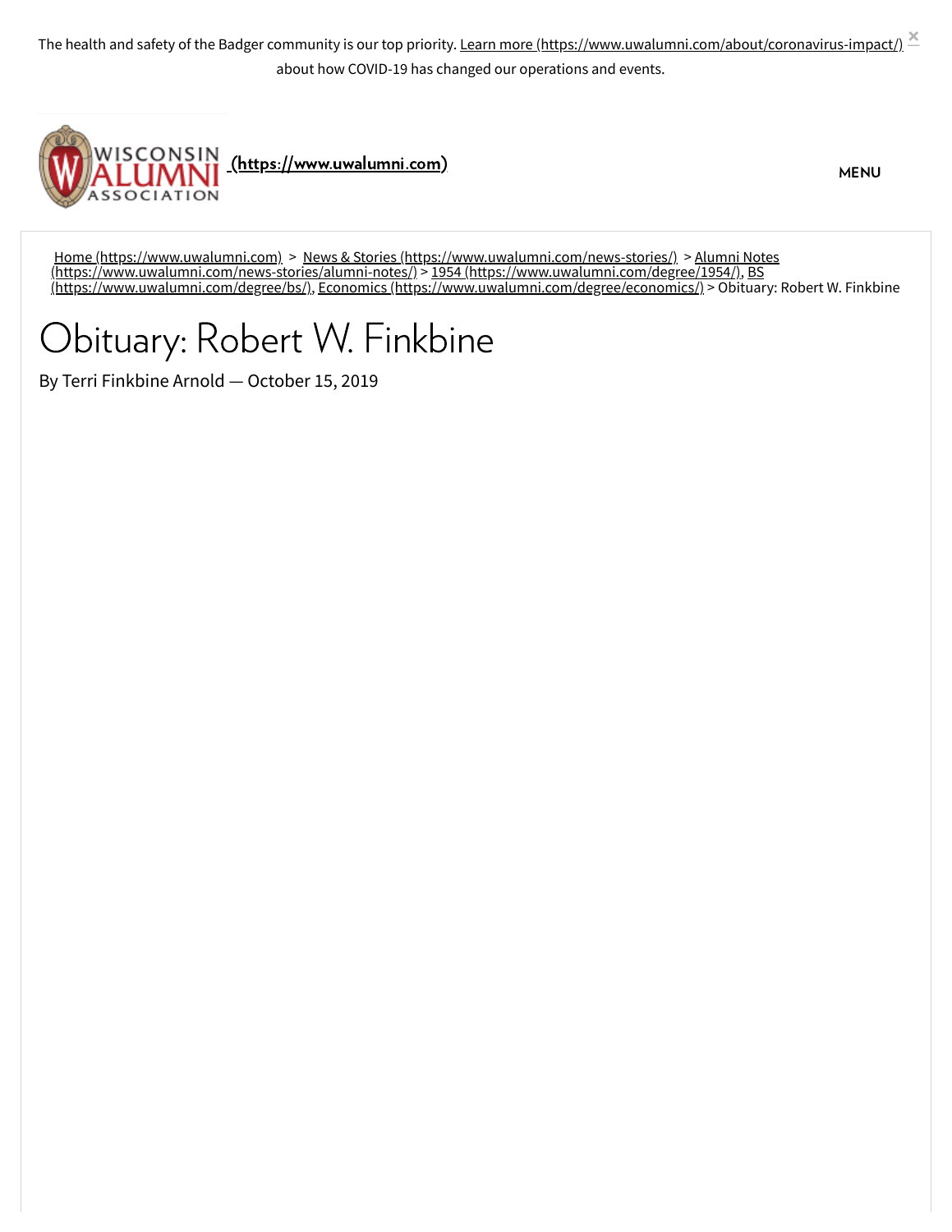

Robert (Bobby) Finkbine, 88, died on October 11, 2019, in Marin County, California. He loved his years at the University of Wisconsin, Madison, where he briefly played left guard for the "Alan Ameche" football team, met his wife, Sharyn (Sherri) Chessen, '54, who was one of the first three "girl cheerleaders" at Wisconsin, was president of Pi Lambda Phi, and was